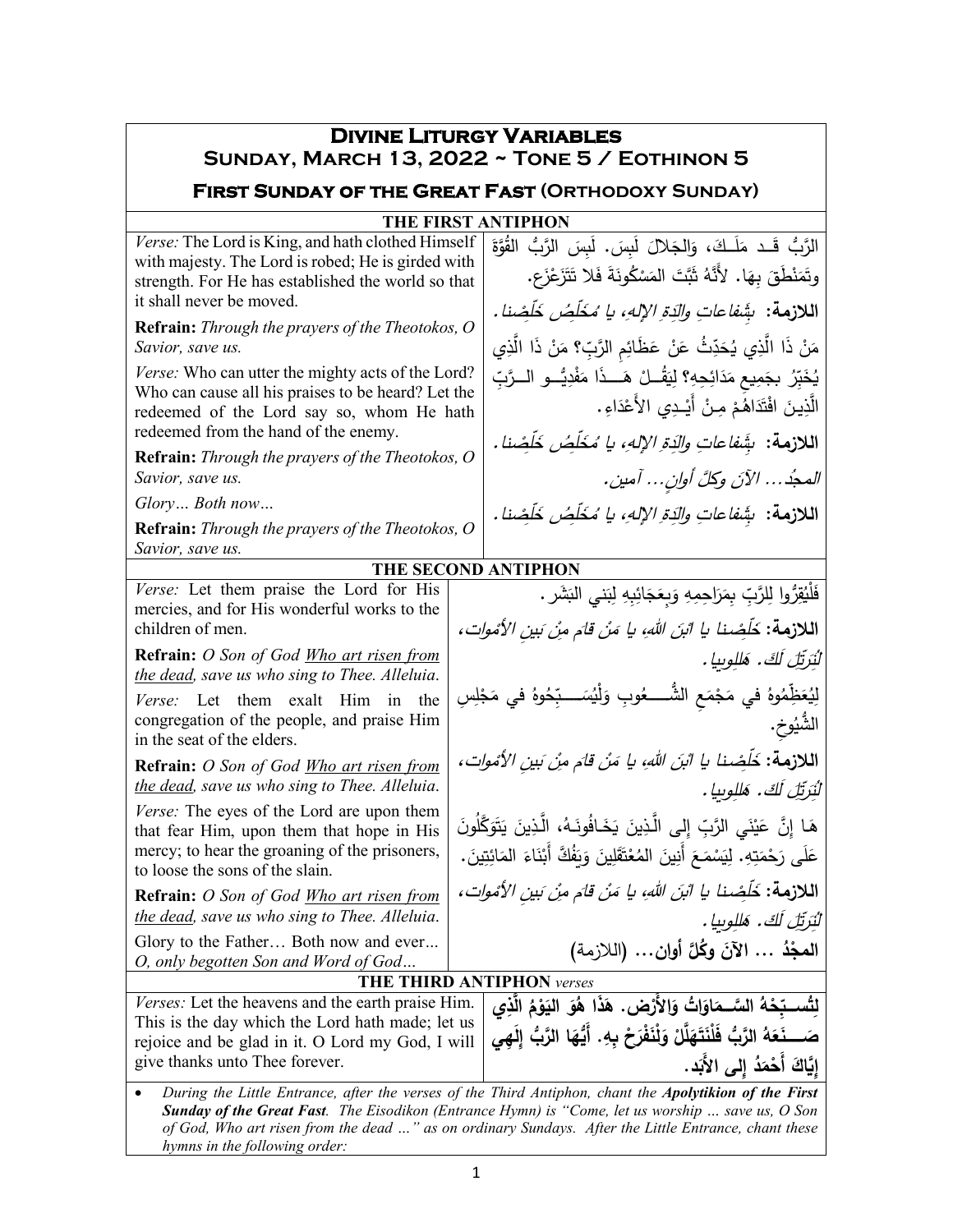| APOLYTIKION OF THE FIRST SUNDAY OF THE GREAT FAST IN TONE TWO                                                                              |  |                                                                                 |  |  |  |
|--------------------------------------------------------------------------------------------------------------------------------------------|--|---------------------------------------------------------------------------------|--|--|--|
| Thy pure image do we venerate, O good One,<br>asking forgiveness of our sins, O Christ our<br>God; for by Thine own will Thou didst ascend |  | لِصــورَتِكَ الطاهِرَةِ نَسْـجُدُ أَيُّها الصّــالِحُ، طالِبينَ غُفْرانَ        |  |  |  |
|                                                                                                                                            |  | الخَطايا، أَيُّها المَســــيحُ إلهُنا، لأَنَّكَ قَبِلْتَ أَنْ تَرتَفِعَ         |  |  |  |
| the cross in Thy body, to save Thy creatures                                                                                               |  | بالجَسَدِ على الصَّـليبِ طَوْعاً، لِتُنَجِّيَ الذينَ خَلَقْتَ مِنْ              |  |  |  |
| from the bondage of the enemy. Thou hast<br>verily filled all with joy, since Thou didst                                                   |  | عُبودِيَّةِ العَدُقِ. لِذلِكَ نَهتِفُ إِليكَ بِشُكْرِ : لَقَدْ مَلَأَتَ الكُلَّ |  |  |  |
| come, O our Savior, to save the world.                                                                                                     |  | فَرَحاً يا مُخَلِّصَنا، إذْ أَتَيْتَ لِتُخَلِّصَ العالَم.                       |  |  |  |
|                                                                                                                                            |  | <b>RESURRECTIONAL APOLYTIKION IN TONE FIVE</b>                                  |  |  |  |
| Let us believers praise and worship the Word;                                                                                              |  | لِنُسـبّحْ نَحْنُ المُؤْمِنينَ ونَسْـجُدْ لِلْكَلِمَةِ، المُســاوي لِلآبِ       |  |  |  |
| coeternal with the Father and the Spirit, born of                                                                                          |  |                                                                                 |  |  |  |
| the Virgin for our salvation. For, He took                                                                                                 |  | والروح في الأَزَلِيَّةِ وعَدَم الابْتِداء، المَوْلودِ مِنَ العَذْراءِ           |  |  |  |
| pleasure in ascending the Cross in the flesh to<br>suffer death; and to raise the dead by His                                              |  | لِخَلاصِـنا، لأنَهُ سُـرٌ بالجَسَـدِ أنْ يَعْلوَ على الصـليبِ،                  |  |  |  |
| glorious Resurrection.                                                                                                                     |  | ويَحْتَمِلَ الموتَ، ويُنْهضَ المَوْتي بقِيامَتِهِ المَجيدة.                     |  |  |  |
|                                                                                                                                            |  | APOLYTIKION OF THE FIRST SUNDAY OF GREAT LENT IN TONE TWO                       |  |  |  |
| Thy pure image do we venerate, O good One,                                                                                                 |  | لِصــورَتكَ الطاهِرَةِ نَسْـجُدُ أَيُّها الصّــالِحُ، طالِبينَ غُفْرانَ         |  |  |  |
| asking forgiveness of our sins, O Christ our<br>God; for by Thine own will Thou didst ascend                                               |  | الخَطايا، أَيُّها المَســــيحُ إِلهُنا، لأَنَّكَ قَبِلْتَ أَنْ تَرتَفِعَ        |  |  |  |
| the cross in Thy body, to save Thy creatures                                                                                               |  | بالجَسَدِ على الصَّـليبِ طَوْعاً، لِتُنَجِّيَ الذينَ خَلَقْتَ مِنْ              |  |  |  |
| from the bondage of the enemy. Thou hast                                                                                                   |  |                                                                                 |  |  |  |
| verily filled all with joy, since Thou didst<br>come, O our Savior, to save the world.                                                     |  | عُبودِيَّةِ العَدُقِ. لِذلِكَ نَهتِفُ إليكَ بِشُكْرٍ : لَقَدْ مَلَأْتَ الكُلَّ  |  |  |  |
|                                                                                                                                            |  | فَرَحاً يا مُخَلِّصَنا، إذْ أَتَيْتَ لِتُخَلِّصَ العالَم.                       |  |  |  |
|                                                                                                                                            |  | APOLYTIKION FOR GEORGE THE GREAT MARTYR IN TONE FOUR                            |  |  |  |
| As deliverer of captives and defender of the<br>poor, healer of the infirm, champion of                                                    |  | بما أنك للمأســــورين محرر ومعتق، وللفقراء والمســـــاكين                       |  |  |  |
| kings: Victorious Great Martyr George,                                                                                                     |  | عاضد وناصر ، وللمرضىي طبيب وشاف، وعن المؤمنين                                   |  |  |  |
| intercede with Christ our God, for our<br>souls' salvation.                                                                                |  | مكافح ومحارب، أيها العظيم في الشـــــهداء جاورجيوس                              |  |  |  |
|                                                                                                                                            |  | اللابس الظفر ، تشفع إلى المسيح الإله في خلاص نفوسنا.                            |  |  |  |
| KONTAKION FOR THE SUNDAYS IN THE GREAT FAST IN TONE EIGHT                                                                                  |  |                                                                                 |  |  |  |
| To thee, the Champion Leader, do I offer thanks                                                                                            |  | إني أنـا عبدُكِ يـا والِدَةَ الإِلـه* أَكْتُبُ لـكِ رايـاتِ                     |  |  |  |
| of victory, O Theotokos, thou who hast delivered                                                                                           |  | الغَلَبَة * يا جُنْدِيَّةً مُحامِيَةً * وأَقَدِّمُ لَكِ الشُّـكْرَ كَمُنْقَذَةٍ |  |  |  |
| me from terror; but as thou that hast that power<br>invincible, O Theotokos, thou alone can set me                                         |  |                                                                                 |  |  |  |
| free: from all forms of danger free me and deliver                                                                                         |  | مِنَ الشَّدائِدِ * لَكِنْ بما أَنَّ لَكِ الْعِزَّةَ الَّتِي لا تُحَارَبِ *      |  |  |  |
| me, that I may cry unto thee: Hail, O Bride                                                                                                |  | أَعْتِقِيني مِنْ صُنوفِ الشدائِدِ * حَتَّى أَصْرُخَ إِلَيكِ:                    |  |  |  |
| without Bridegroom.                                                                                                                        |  | إفْرَحي يا عَروساً لا عَروسَ لَها.                                              |  |  |  |
|                                                                                                                                            |  | <b>EPISTLE</b> for the 1 <sup>st</sup> Sunday of the Great Fast                 |  |  |  |
| Blessed are You, O Lord, God of our fathers. (Daniel<br>3:26                                                                               |  | مُبِارَكٌ أَنتَ يا ربُّ إِلَهَ أَبِائِنَا.                                      |  |  |  |
| For You are righteous in all things You have done                                                                                          |  | لأَنَّكَ عادلِّ في كُلِّ ما صَنَعتَ بنا.                                        |  |  |  |
| <i>for us.</i> (Daniel 3:27)                                                                                                               |  | فَصْلٌ مِنْ رسالةِ القديس بولسَ الرسولِ إلى                                     |  |  |  |
| The Reading is from St. Paul's Letter to the<br>Hebrews (11:24-26, 32-40)                                                                  |  | العبْرانيين .                                                                   |  |  |  |
| Brethren, by faith Moses, when he was grown up,                                                                                            |  | يا إِخْوَةُ، بالإيمان موسى لمَّا كَبُرَ  أَبِي أَنْ يُدْعَى                     |  |  |  |
| refused to be called the son of Pharaoh's daughter,                                                                                        |  |                                                                                 |  |  |  |
| choosing rather to share ill-treatment with the people<br>of God than to enjoy the fleeting pleasures of sin.                              |  | ابْناً لِابْنَةِ فِرِعَونَ. مُخْتاراً الشَّـقاءَ مَعَ شَــعْبِ اللهِ            |  |  |  |
| And what more shall I say? For time would fail me                                                                                          |  | على التَّمَتُّع الوَقْتِيّ بــالخطيئَــةِ. ومُعْتَبِراً عــارَ                  |  |  |  |
| to tell of Gideon, Barak, Samson, Jephthah, of David                                                                                       |  |                                                                                 |  |  |  |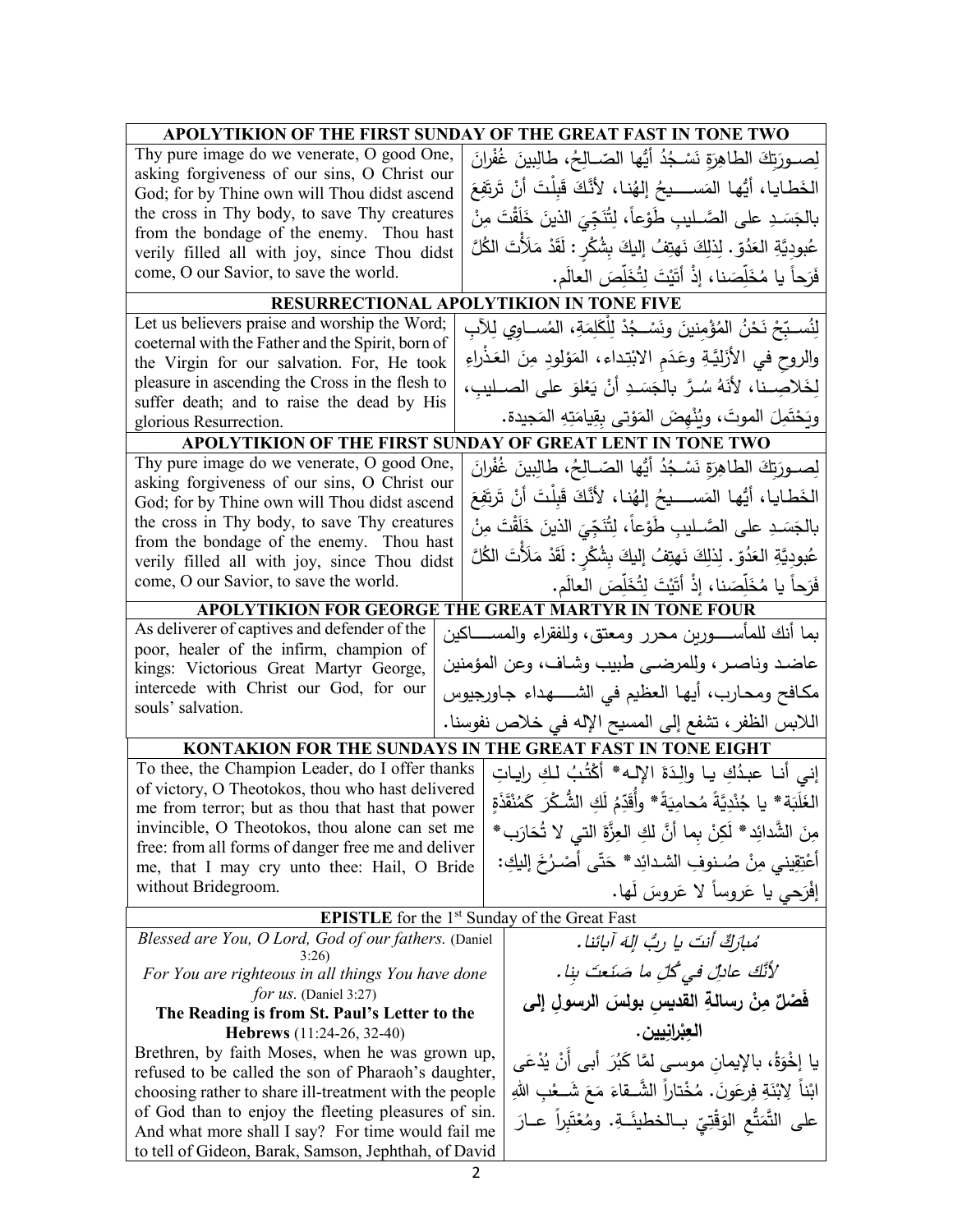| and Samuel and the prophets-who through faith                                                                  |                                                            | المَسيح غِنيً أَعْظَمَ مِنْ كُنُوزٍ مِصْـرَ ، لأنَّهُ نَظَرَ                                                                                           |
|----------------------------------------------------------------------------------------------------------------|------------------------------------------------------------|--------------------------------------------------------------------------------------------------------------------------------------------------------|
| conquered kingdoms, enforced justice, received                                                                 | إلى الثَّوابِ. وماذا أقولُ أيْضــأ؟ إنَّهُ يَضـــيقُ بِيَ  |                                                                                                                                                        |
| promises, stopped the mouths of lions, quenched<br>raging fire, escaped the edge of the sword, won             |                                                            | الوَقْتُ إِنْ أَخْبَرْتُ عَنْ جِدْعَونَ وِبَارِاقَ وشَمشُونَ                                                                                           |
| strength out of weakness, became mighty in war, put                                                            |                                                            |                                                                                                                                                        |
| foreign enemies to flight. Women received their                                                                |                                                            | وبَفْتاحَ وداودَ وصَــــموئيـلَ والأنبيــاءِ. الـذينَ                                                                                                  |
| dead by resurrection. Some were tortured, refusing                                                             |                                                            | بـالإيمــان قَهَروا المَمــالـكَ، وعَمِلُوا البِرّ ، ونَــالوا                                                                                         |
| to accept release, that they might rise again to a better<br>life. Others suffered mocking and scourging, and  |                                                            | المواعِدَ، وسَدُّوا أفواهَ الأُسُودِ. وأَطْفَأُوا حِدَّةَ النارِ ،                                                                                     |
| even chains and imprisonment. They were stoned,                                                                |                                                            | ونَجَوْا مِنْ حَدِّ السَّــــيفِ، وتَقَوَّوْا مِن ضَـــــعْفِ،                                                                                         |
| they were sawn in two, they were killed with the                                                               |                                                            |                                                                                                                                                        |
| sword; they went about in skins of sheep and goats,                                                            |                                                            | وصَــارُوا أَشِـدًّاءَ فـي الـحَربِ، وكَسَـروا مُعَسْـكَراتِ                                                                                           |
| destitute, afflicted, ill-treated $\sim$ of whom the world<br>was not worthy $\sim$ wandering over deserts and |                                                            | الأجانِبِ. وأَخَذَتْ نِساءٌ أَمواتَهُنَّ بالقيامَةِ. وعُذِّبَ                                                                                          |
| mountains, and in dens and caves of the earth. And                                                             | آخرونَ بتَوتِير الأعْضـــاءِ والضَـــرْبِ، ولَمْ يَقْبَلوا |                                                                                                                                                        |
| in all these, though well attested by their faith, did not                                                     |                                                            | بالنَّجَاةِ، ليَحْصَــلُوا على قِيامَةٍ أَفْضَــلَ. وآخَرُونَ                                                                                          |
| receive what was promised, since God had foreseen<br>something better for us, that apart from us they          |                                                            | ذاقُوا الهُزْءَ والجَلْدَ والقُيُودَ أَيْضـــــــاً والسِّـــــجنَ.                                                                                    |
| should not be made perfect.                                                                                    |                                                            | ورُجِمُوا، ونُشِرُوا، وامتُحِنُوا، وماتُوا بِحَدِّ السَـيْفِ،                                                                                          |
| Priest: Peace be to you reader.                                                                                |                                                            | وسَـــــــاخُوا فـي جُلودِ غَنَم ومَعِزٍ، وهُمْ مُعْوَزُونَ                                                                                            |
| Reader: And to your spirit.<br>(Refrain) Alleluia, Alleluia, Alleluia.                                         |                                                            | مُضَـــايَقُونَ مَجهُودونَ, (ولَمْ يَكُنِ العالَمُ مُســتَحِقّاً                                                                                       |
| verse: Moses and Aaron are among His priests.                                                                  |                                                            |                                                                                                                                                        |
| (Psalm 98:6)                                                                                                   |                                                            | لَهُمْ) وكــانوا تــائِهِينَ في النَزاري والجِبــالِ،                                                                                                  |
| (Refrain) Alleluia, Alleluia, Alleluia.                                                                        |                                                            | والمَغاور وكُهُوفِ الأرْض. فهؤُلاءِ كُلُّهُمْ مَشْــهوداً                                                                                              |
| verse: They call on the Lord and He hears them.                                                                |                                                            |                                                                                                                                                        |
|                                                                                                                |                                                            | لَهُمْ بِالإِيمانِ، لَمْ يَنالوا المَوْعِدَ. لأَنَّ اللهَ سَــــبَقَ                                                                                   |
| (Psalm 33:17)                                                                                                  |                                                            | فنَظَرَ لنا شَيْئاً أَفْضَلَ، أنْ لا يَكْمُلُوا بدونِنَا.                                                                                              |
| (Refrain) Alleluia, Alleluia, Alleluia.                                                                        |                                                            | <b>GOSPEL</b> for the 1 <sup>st</sup> Sunday of the Great Fast                                                                                         |
| The Reading from the Holy Gospel                                                                               |                                                            |                                                                                                                                                        |
| according to St. John (1:43-51)                                                                                |                                                            | فْصْلٌ شَرِيفٌ مِنْ بِشَارَةِ القِدِّيسِ يوحنَّا الإِنْجِيلِيِّ                                                                                        |
| At that time, Jesus decided to go to Galilee.                                                                  |                                                            | البَشير ، والتلميذِ الطاهِرِ                                                                                                                           |
| And He found Philip and said to him,<br>"Follow Me." Now Philip was from                                       |                                                            | في ذلكَ الزَّمانِ، أَرادَ يســـــوعُ الخُروجَ إلى الجليلِ فَوَجَدَ                                                                                     |
| Bethsaida, the city of Andrew and Peter.                                                                       |                                                            | فيلبُّسَ فقالَ لَهُ: اتْبَعْني. وكانَ فيلِبُّسُ مِنْ بَيتَ صَـيْدا مِنْ                                                                                |
| Philip found Nathanael, and said to him, "We                                                                   |                                                            | مَدينةِ أَنْدَراوِسَ وبُطْرُسَ. فَوَجَدَ فيلِبُسُ نَثَنائيلَ، فقالَ لهُ:                                                                               |
| have found Him of Whom Moses in the Law                                                                        |                                                            | إِنَّ الذي كَتَبَ عَنْهُ موســــى في النَّامُوس والأَنْبِياءِ قَدْ                                                                                     |
| and also the Prophets wrote, Jesus of<br>Nazareth, the son of Joseph." Nathanael                               |                                                            |                                                                                                                                                        |
| said to him, "Can anything good come out of                                                                    |                                                            | وَجَدْناهُ، وهُوَ يَسوعُ بْنُ يوسُفَ الذي مِنَ النَّاصِرةِ. فقالَ لَهُ                                                                                 |
| Nazareth?" Philip said to him, "Come and                                                                       |                                                            | نَثَنائيلُ: أَمِنَ الناصِرَةِ يُمْكِنُ أَنْ يَكونَ شَيْءٌ صـالِحٌ؟ فَقالَ                                                                              |
| see." Jesus saw Nathanael coming to Him,                                                                       |                                                            | لَهُ فيلِبُّسُ: تَعالَ وَانْظُرْ . فَرَأَى يَســــوعُ نَثَنَائيلَ مُقبلاً إليهِ،                                                                       |
| and said of him, "Behold, an Israelite<br>indeed, in whom is no guile!" Nathanael said                         |                                                            | فقالَ عنهُ: هُوَذا إِسْــــرائيلـِيُّ حقًّا لا غِشَّ فيهِ. فقالَ لـهُ                                                                                  |
| to Jesus, "How do you know me?" Jesus                                                                          |                                                            |                                                                                                                                                        |
| answered him, "Before Philip called you,                                                                       |                                                            | نَثَنَائيلُ: مِنْ أَينَ تَعْرِفُني؟ أَجابَ يسوعُ، وقالَ لهُ: قَبلَ أَنْ                                                                                |
| when you were under the fig tree, I saw you."<br>Nathanael answered Him, "Rabbi, Thou art                      |                                                            | يَدْعُوَكَ فيلِبُّسُ وأَنْتَ تَحْتَ التَّينَةِ رَأَيْتُكَ. أَجابَ نَثَنَائيلُ                                                                          |
| the Son of God! Thou art the King of Israel!"                                                                  |                                                            | وقالَ لهُ: يا مُعَلِّمُ، أَنْتَ ابْنُ اللهِ، أنتَ مَلِكُ إِسْرائيلَ. أجابَ                                                                             |
| Jesus answered him, "Because I said to you,<br>I saw you under the fig tree, do you believe?                   |                                                            | يســــــوعُ وقالَ لهُ: لأنّي قُلْتُ لَكَ إِنّي رَأَيْتُكَ تَحْتَ النّينَةِ<br>آمَنْتَ؟ إنَّكَ سَتُعاينُ أَعْظَمَ مِنْ هَذا. وقالَ لهُ: الحَقَّ الحَقَّ |